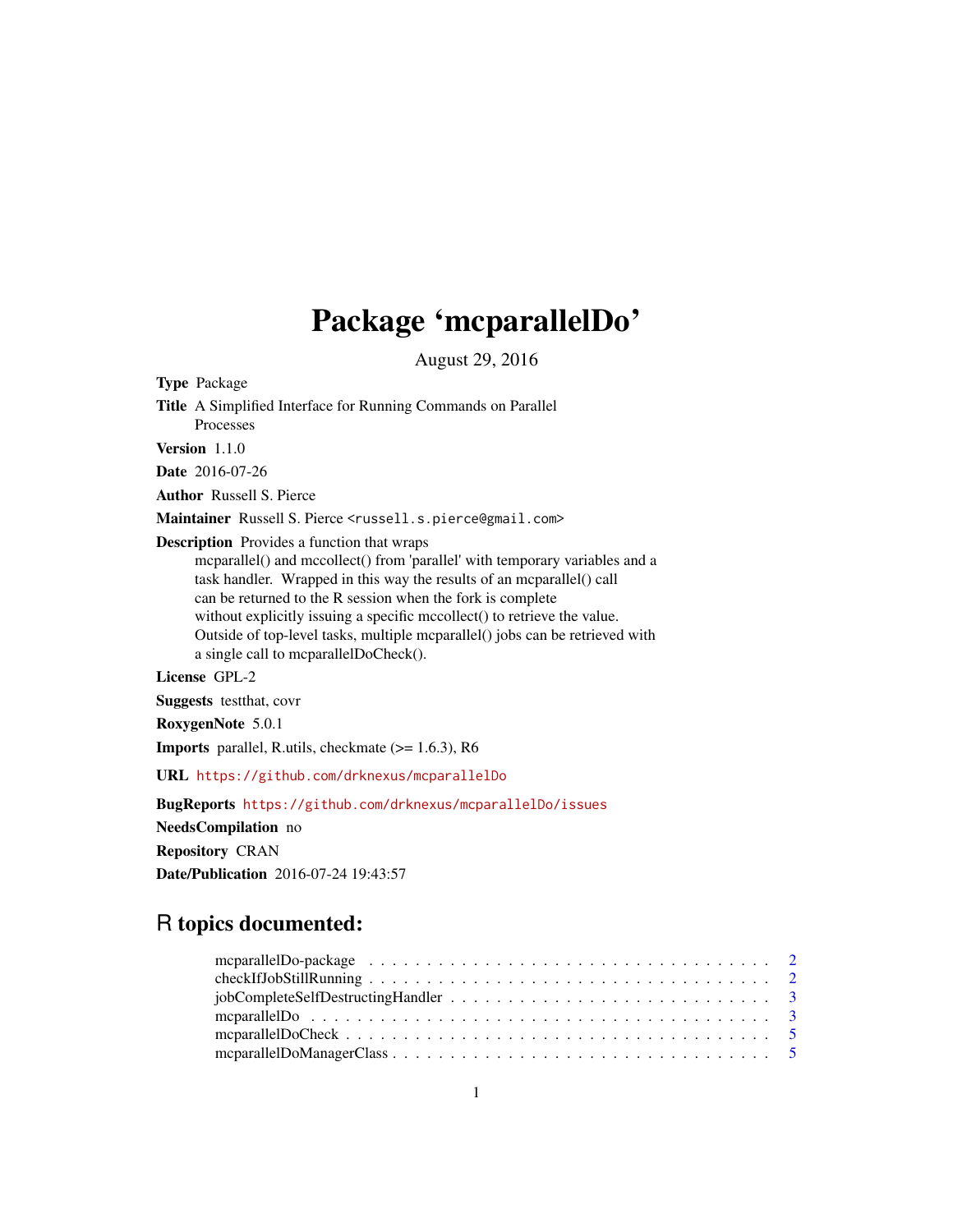#### <span id="page-1-0"></span>**Index** [6](#page-5-0) **6**

mcparallelDo-package *mcparallelDo-package placeholder*

#### Description

Asynchronous Exploritory Data Analysis

#### Details

The primary function of this package is mcparallelDo(). To use mcparallelDo(), simply invoke the function with a curly braced wrapped code and the character element name to which you want to assign the results.

checkIfJobStillRunning

*checkIfJobStillRunning*

#### Description

checkIfJobStillRunning

#### Usage

checkIfJobStillRunning(targetJob, targetValue, verbose, targetEnvironment)

#### Arguments

| targetJob         | (character) The job name                                    |  |  |
|-------------------|-------------------------------------------------------------|--|--|
| targetValue       | (character) The return variable name                        |  |  |
| verbose           | (logical) Whether a message will be generated when complete |  |  |
| targetEnvironment |                                                             |  |  |
|                   | (environment) Target environment                            |  |  |

#### Value

logical; TRUE if still running; FALSE if not running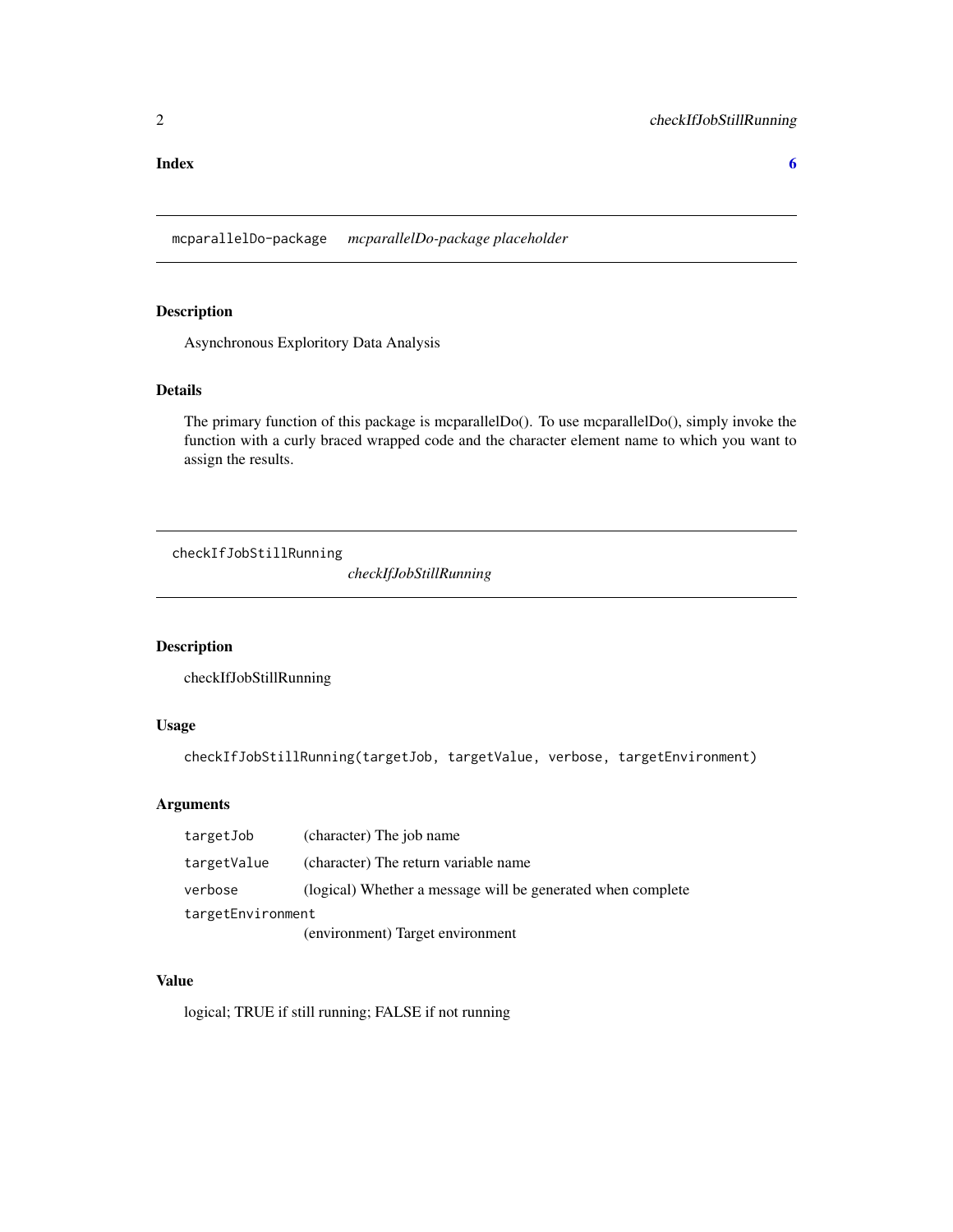<span id="page-2-0"></span>jobCompleteSelfDestructingHandler *jobCompleteDestructingHandler*

#### **Description**

Creates a callback handler function that can be added via addTaskCallback(). These functions run at the end of each completed R statement. This particular handler watches for the completion of the target job, which is created via mcparallel()

#### Usage

```
jobCompleteSelfDestructingHandler(targetJob, targetValue, verbose,
 targetEnvironment)
```
#### **Arguments**

| targetJob         | (character) Name of the mcparallel job variable that is waiting for a result                                        |
|-------------------|---------------------------------------------------------------------------------------------------------------------|
| targetValue       | A character element indicating the variable that the result of that job should be<br>assigned to target Environment |
| verbose           | A boolean element; if TRUE the completion of the fork expr will be accompa-<br>nied by a message                    |
| targetEnvironment |                                                                                                                     |
|                   | The environment in which you want target Value to be created                                                        |

#### Value

callback handler function

mcparallelDo *mcparallelDo*

#### Description

This function creates a fork, sets the variable named targetValue in the targetEnvironment to NULL, evaluates a segment of code evaluated in the fork, and the result of the fork returned in a variable named targetValue in the targetEnvironment after the next top-level command completes. If there is an error in the code, the returned variable will be a try-error. These effects are accomplished via the automatic creation and destruction of a taskCallback and other functions inside the mcparallelDoManager. If job results have to be collected before you return to the top level, use [mcparallelDoCheck.](#page-4-1)

%mdpDo% Is an alternate form of calling the function, as if it were an assignment operator. See examples.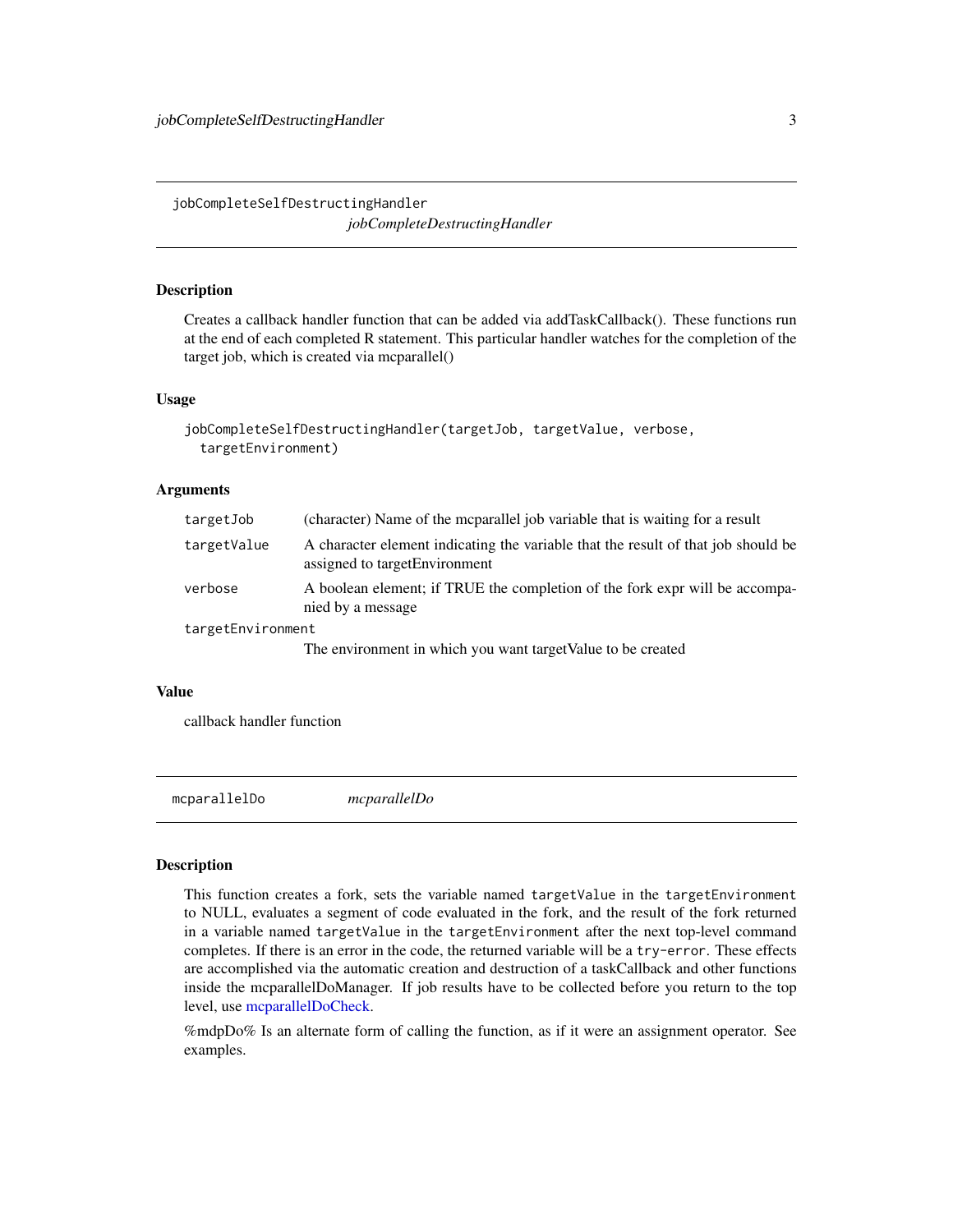#### Usage

```
mcparallelDo(code, targetValue, verbose = TRUE,
 targetEnvironment = .GlobalEnv)
```
targetValue %mcpDo% code

#### Arguments

| code              | The code to evaluate within a fork wrapped in                                                                       |
|-------------------|---------------------------------------------------------------------------------------------------------------------|
| targetValue       | A character element indicating the variable that the result of that job should be<br>assigned to target Environment |
| verbose           | A boolean element; if TRUE the completion of the fork expr will be accompa-<br>nied by a message                    |
| targetEnvironment |                                                                                                                     |

The environment in which you want targetValue to be created

#### Value

If verbose is set to TRUE, then the character variable name of the job. This can be manually collected via mccollect or, if on Windows, an empty string. If verbose is set to FALSE, then NULL.

#### Examples

```
## Create data
data(ToothGrowth)
## Trigger mcparallelDo to perform analysis on a fork
mcparallelDo({glm(len ~ supp * dose, data=ToothGrowth)},"interactionPredictorModel")
## Do other things
binaryPredictorModel <- glm(len ~ supp, data=ToothGrowth)
gaussianPredictorModel <- glm(len ~ dose, data=ToothGrowth)
## The result from mcparallelDo returns in your targetEnvironment,
## e.g. .GlobalEnv, when it is complete with a message (by default)
summary(interactionPredictorModel)
# Example of not returning a value until we return to the top level
for (i in 1:10) {
 if (i == 1) {
   mcparallelDo({2+2}, targetValue = "output")
 }
 if (exists("output")) print(i)
}
# Example of getting a value without returning to the top level
for (i in 1:10) {
 if (i == 1) {
   mcparallelDo({2+2}, targetValue = "output")
 }
 mcparallelDoCheck()
 if (exists("output")) print(i)
```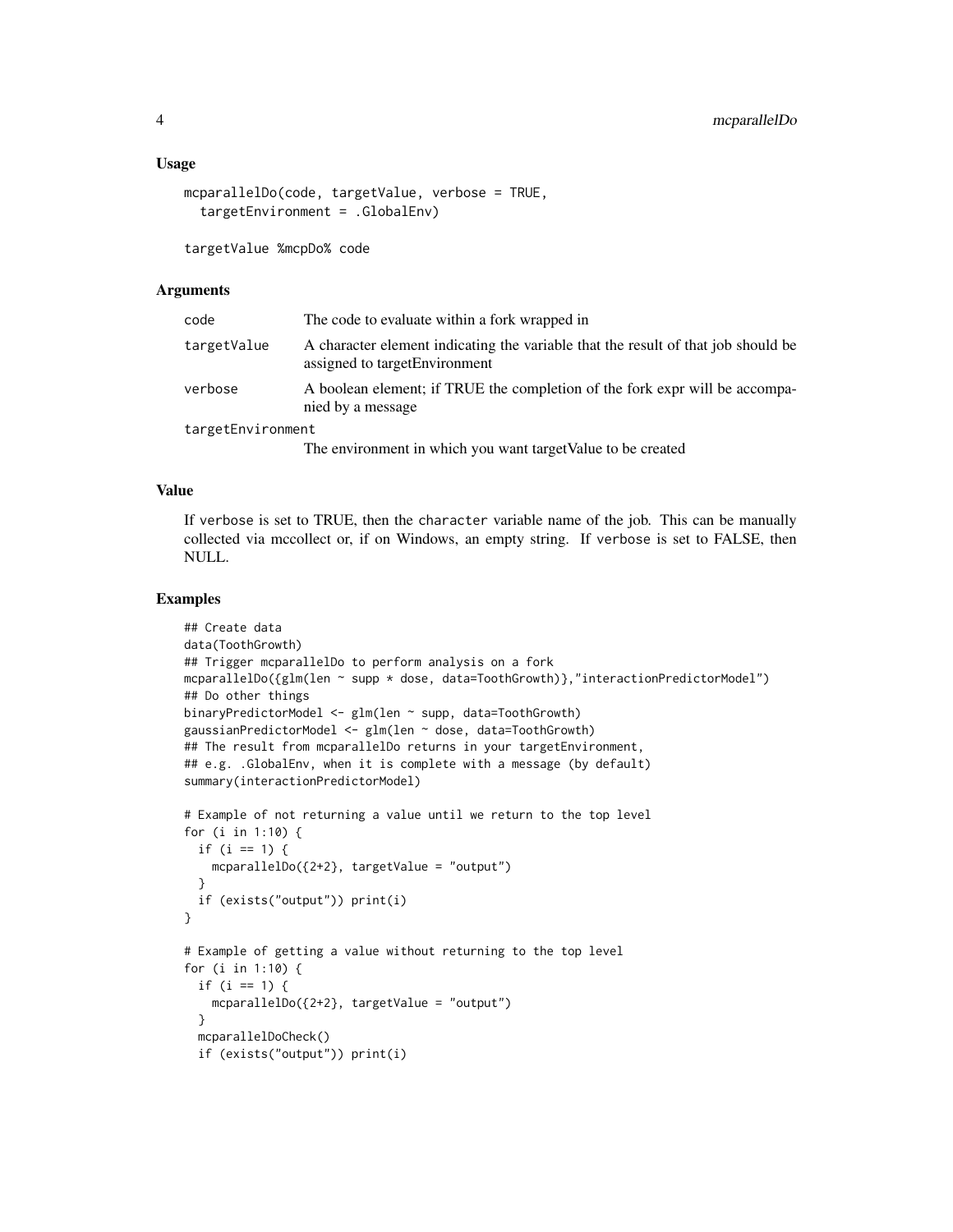<span id="page-4-0"></span>mcparallelDoCheck 5

} # Example of dispatching as assignment targetValueWithoutQuotes %mcpDo% sample(LETTERS, 10)

<span id="page-4-1"></span>mcparallelDoCheck *mcparallelDoCheck*

#### Description

Forces a check on all mcparallelDo() jobs and returns their values to the target environment if they are complete.

#### Usage

```
mcparallelDoCheck()
```
#### Value

A named logical vector, TRUE if complete, FALSE if not complete, and an empty logical vector if on Windows

mcparallelDoManagerClass

*The mcparallelDoManager Class and Object*

#### Description

The mcparallelDoManager Class and Object

#### Usage

mcparallelDoManagerClass

#### Format

An object of class R6ClassGenerator of length 24.